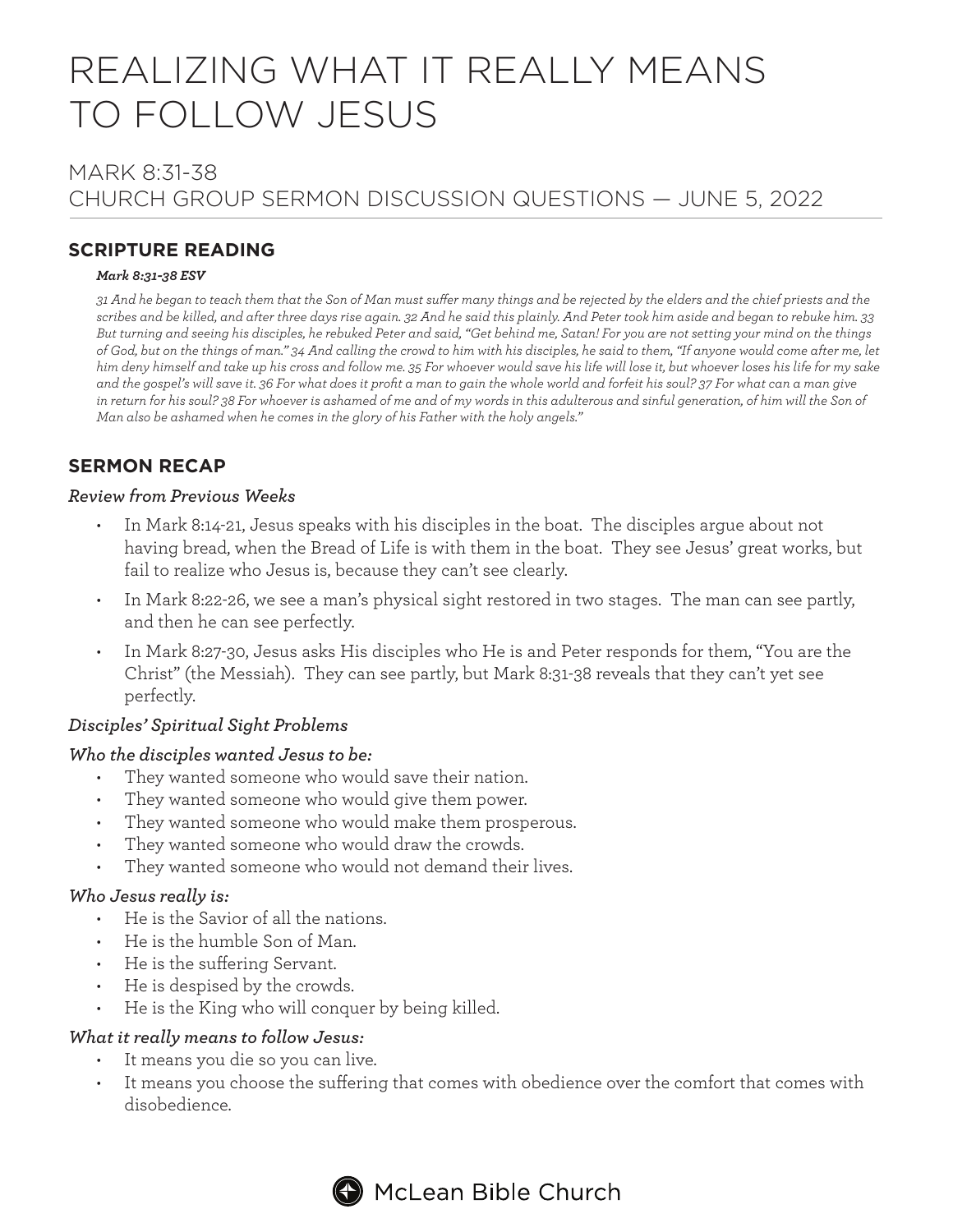• It means you gladly renounce prosperity and applause in this world for prosperity and applause in the world to come.

# **DISCUSSION QUESTIONS**

## *What does the passage say?*

- 1. Read Mark 8:31-38 aloud as a group and take some time to let group members share observations about the passage. Try not to move into interpretation of the passage or application of what you have read quite yet. Simply share what you all observe from the text.
	- What did Jesus tell His disciples would happen and what was Peter's reaction? (Mk. 8:31- 32)
	- What do you notice about Jesus' reaction to Peter? (Mk. 8:33)
	- What are the different things that Jesus teaches the crowd in Mark 8:34-38?
	- How would you explain or summarize this passage in your own words?

## *What does the passage mean?*

- 1. The disciples' spiritual sight was still blurry. (Mk. 8:31-33)
	- Who were the disciples expecting Jesus to be and what did they want Jesus to do for them?
	- Why did Jesus speak as the Son of Man? What does this say about Him? (see Psalm 2 and Daniel 7)
	- How does Mark 8:31 illustrate the gospel?
	- How was Peter conflicted Why could he see Jesus as Messiah, but not as One going to the cross?
	- Why did Jesus rebuke Peter?
- 2. As disciples, we must sharpen our spiritual sight. (Mk. 8:34-35)
	- What are the three essentials of the Christian life found in Mark 8:34 and what do these essentials mean?
	- How is Mark 8:35 a radical, counter-cultural, unexpected statement? What does it mean to 'die so that you can live?' (see Gal. 2:20)
- 3. When we really follow Jesus, our lives will be noticeably different. (Mk. 8:36-38)
	- How and why might it be easy for us to lose our souls?
	- What does it look like to give your life to and for Jesus? How are disciples called to discomfort?
	- How will Jesus ultimately respond to those who love, trust, and follow Him; and to those who don't?

# **APPLICATION QUESTIONS**

#### *How can we apply this passage to our lives?*

- 1. Who is Jesus to you? What do you expect from Jesus? How are you failing to see Jesus clearly?
- 2. How are you living the three essentials of the Christian life found in Mark 8:34? How does your life humbly illustrate the three essentials of Christian life to others? How can others see Christ living in you?
- 3. Where are you living a self-centered life, rather than a Christ-centered or other-centered life? Where are you tempted to let worldly applause become louder than Jesus' heavenly applause for you? Where are you clinging to a 'safe' life, instead of boldly going before others for and with Jesus?